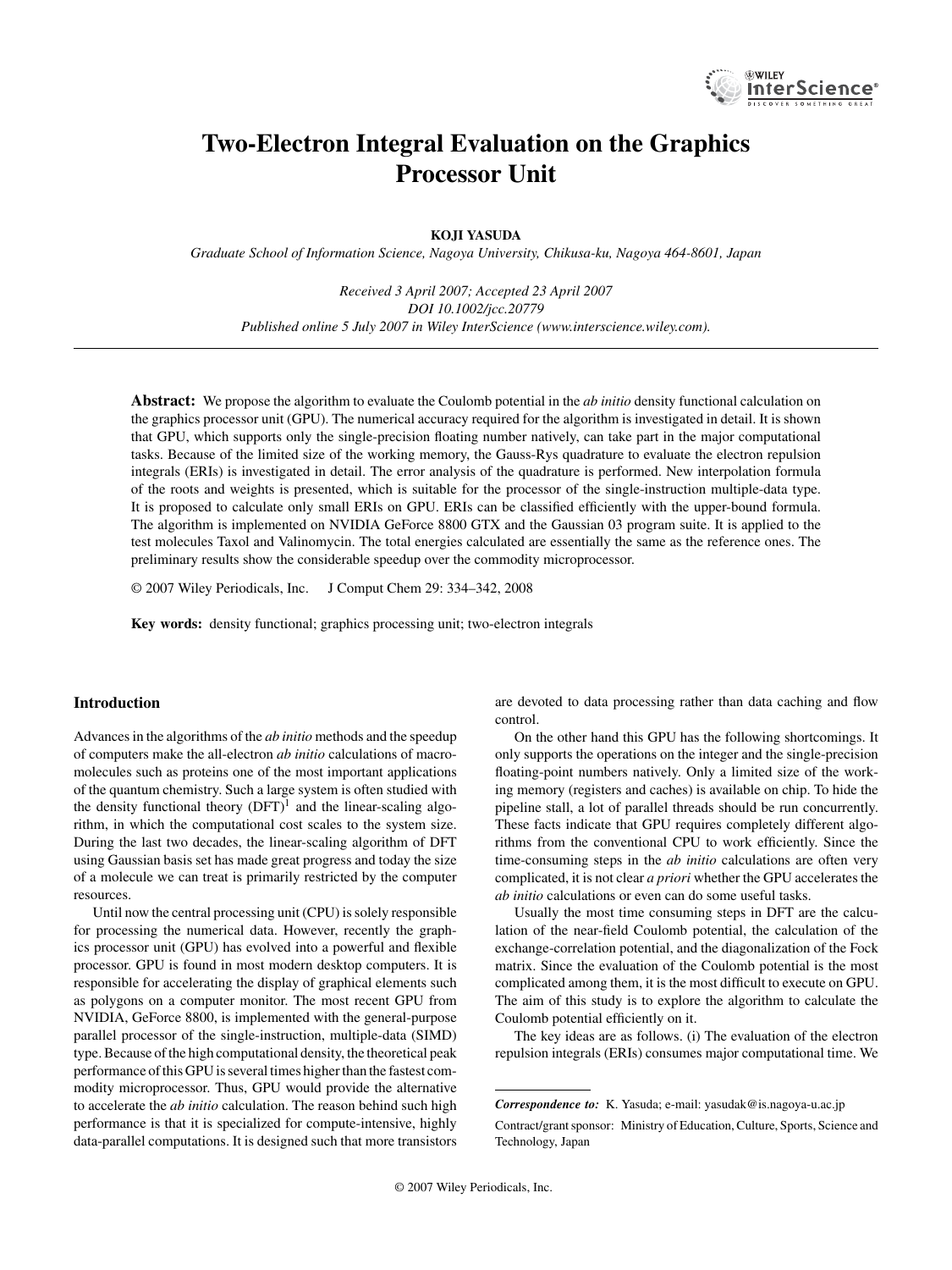examined the magnitudes of ERIs and found that most of them are small so that we can safely evaluate them with the single precision. Other ERIs are evaluated on host with the double precision. (ii) We examine the algorithm to evaluate ERIs suitable for GPU. We found that the Gauss-Rys quadrature<sup>2, 3</sup> would be the best, because it requires the least working memory. The accuracy necessary for the quadrature is examined in detail. New interpolation formula of the Rys roots and weights is presented, that is suitable for the SIMD type parallel processor.

The algorithm proposed was implemented on the GeForce 8800 GTX and the *ab initio* program package Gaussian 03.<sup>4</sup> It was applied to the molecules Taxol and Valinomycin. The energies calculated were essentially the same as the reference ones calculated with the double precision. The preliminary timing results show that GPU evaluates the Coulomb potential as fast as, or even faster than the recent commodity microprocessor. These results demonstrate that GPU offers a promising alternative to accelerate the density functional calculation.

#### **Method**

#### *Algorithm Selection*

The aim of this study is to explore the algorithm to calculate the Coulomb potential efficiently on the following computer. A CPU on a host computer is responsible for the double-precision calculation, while a GPU on a graphic board carries out the single-precision calculation. We assume that the GPU is much faster (about 10 times) than the host CPU. The communication speed between CPU and GPU is rather slow, which is limited by the bandwidth of the PCI express bus (several giga bytes per second).

Most of the *ab initio* calculations of molecules use the contracted Gaussian basis functions defined as,

$$
\chi_A(x, y, z) = (x - A_x)^{a_x} (y - A_y)^{a_y} (z - A_z)^{a_z} \sum c_A \exp(-aR_A^2),
$$
  

$$
R_A^2 = (x - A_x)^2 + (y - A_y)^2 + (z - A_z)^2,
$$
 (1)

where the sum runs over all the primitive Gaussians,  $A = (A_x, A_y)$  $A_{v}$ ,  $A_{z}$ ) is the position of the basis function, and  $c_{A}$  is the contraction coefficient. The sum  $L_A = a_x + a_y + a_z$  gives the angular momentum of the basis function  $\chi_A$ , where  $a_x$ ,  $a_y$ , and  $a_z$  are the nonnegative integers.

Conventionally the matrix element of the Coulomb potential is calculated as,

$$
J_{ab} = \sum_{cd} (ab|cd)D_{cd},\tag{2}
$$

$$
(ab|cd) = \int \frac{\chi_a(r_1)\chi_b(r_1)\chi_c(r_2)\chi_d(r_2)}{|r_1 - r_2|} dr_1 dr_2,
$$
 (3)

where  $D_{cd}$  is the first-order reduced density matrix and  $(ab|cd)$  is ERI over the four Cartesian Gaussian functions. The summation of eq. (2) consumes considerable computational time because of the heavy number of terms.

The most noticeable advantage of the Gaussian basis is that the product of two primitive Gaussians becomes another Gaussian (Gaussian product rule).

$$
\exp\left(-aR_A^2\right)\exp\left(-bR_B^2\right) = K\exp\left(-pR_P^2\right) \tag{4}
$$

$$
K = \exp\{-ab(\mathbf{A} - \mathbf{B})^2/(a+b)\}
$$
  

$$
p = a + b, \quad \mathbf{P} = (a\mathbf{A} + b\mathbf{B})/(a+b)
$$
 (5)

Hence, every four-center ERI reduces to the two-center one. The product of the Gaussians can be expanded with the Hermite Gaussians,

$$
(x - A_x)^{a_x}(y - A_y)^{a_y}(z - A_z)^{a_z}
$$
  
\n
$$
\times \exp(-aR_A^2)(x - B_x)^{b_x}(y - B_y)^{b_y}(z - B_z)^{b_z} \exp(-bR_B^2)
$$
  
\n
$$
= \sum_{u,v} E_t^{a_x b_x} E_u^{a_y b_y} E_v^{a_z b_z} \Lambda_t(x) \Lambda_u(y) \Lambda_v(z), \quad (6)
$$
  
\n
$$
\Lambda_t(x) = \left(\frac{\partial}{\partial P_x}\right)^t \exp(-p(x - P_x)^2), \quad (7)
$$

where  $H_t$  is the *t*-th order Hermite polynomial, and  $E_t^{a_x b_x}$  is the McMachie-Davidson coefficient.<sup>5</sup> The quantities  $\Lambda_u(y)$  and  $\Lambda_v(z)$ are defined similarly.

By using the Gaussian product rule, we can calculate the Coulomb potential in terms of the Hermite Gaussian function. This method, called the J engine method, $6$  is faster than the conventional one. Firstly we transform the density matrix in the Cartesian Gaussian basis to the Hermite Gaussian basis.

$$
D_{\mu\nu}^Q = \sum E_t^{c_x d_x} E_u^{c_y d_y} E_v^{c_z d_z} c_c c_d D_{cd}
$$
 (8)

The sum runs over all the primitives and the exponents  $(c<sub>x</sub>,$  $c_y$ , ...,  $d_z$ ). The Coulomb potential is expressed with the Hermite Gaussians.

$$
J_{tuv}^P = \sum_{Q'u'v'} (P(tuv)|Q(t'u'v'))D_{t'u'v'}^Q
$$
 (9)

Here  $P(tuv) = \Lambda_t \Lambda_u \Lambda_v$  is the Hermite Gaussian on center **P**. These matrix elements are transformed to the Cartesian Gaussian basis.

Since the computational cost of the conventional and the J engine methods scale at least to the square of the system size, they are not appropriate for large molecules. We use the linear-scaling algorithm as follows. Coulomb potential generated by the distant electron density is calculated with the continuous fast multipole method  $(CFMM)$ .<sup>7</sup> The near-field contribution is evaluated with the J engine method. The Schwartz inequality<sup>8</sup> is further used to reduce the number of ERIs to calculate. CFMM, the J engine, and the Schwartz integral screening are the established algorithms.

We measured the computational time of these three steps for the test molecules, Taxol and Valinomycin. The 3-21G and 6-31G basis sets,<sup>9</sup> the local density approximation (LDA) and the Perdew 91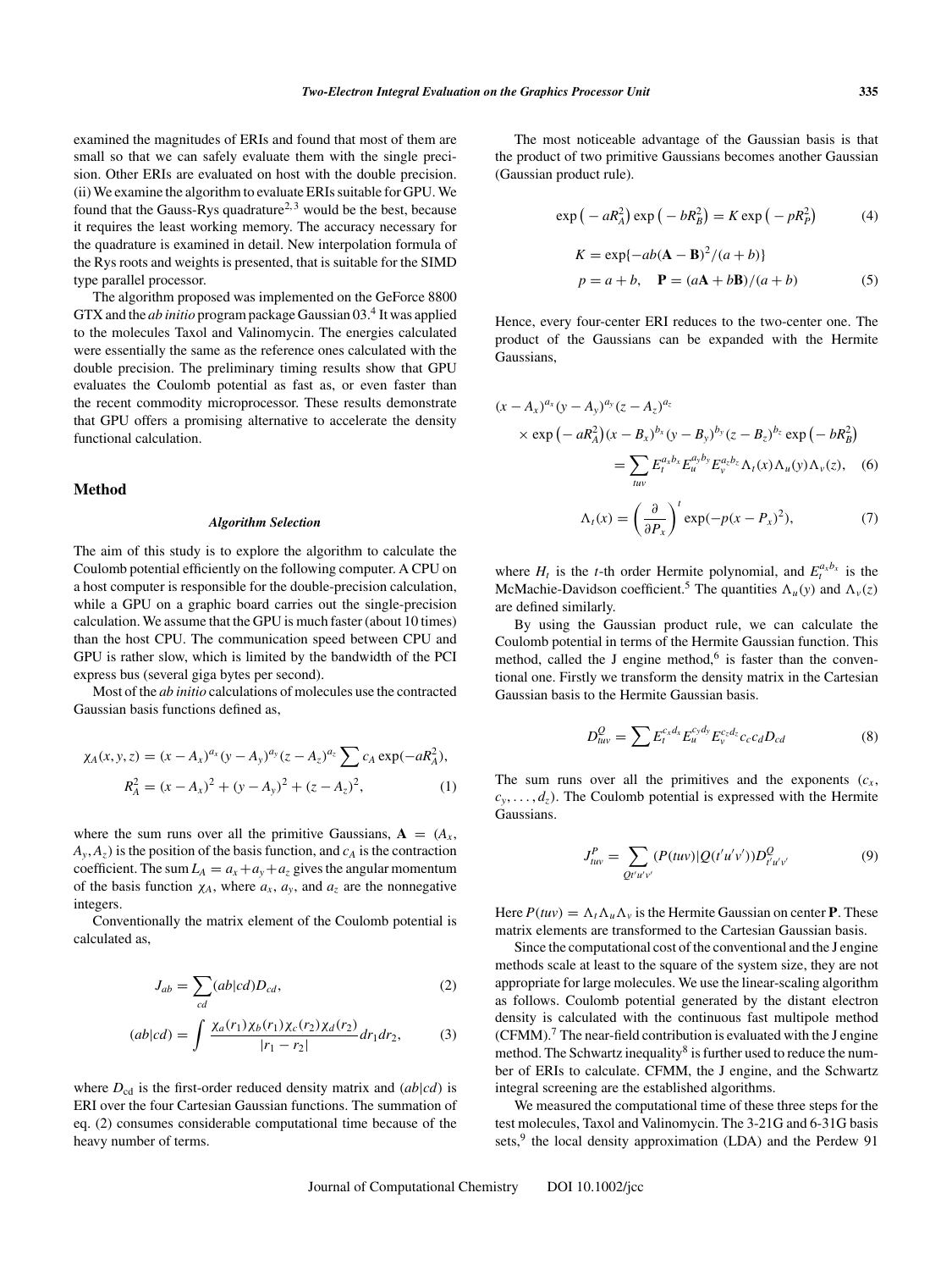#### **336** *Yasuda • Vol. 29, No. 3 • Journal of Computational Chemistry*

|                                       |                       | User time $(\%)(s)$ |             |           |       |  |  |  |
|---------------------------------------|-----------------------|---------------------|-------------|-----------|-------|--|--|--|
| Functional/Basis                      | Integral<br>screening | ERI<br>calculation  | <b>CFMM</b> | Other     | Total |  |  |  |
| Taxol $(C_{47}H_{51}NO_{14})$         |                       |                     |             |           |       |  |  |  |
| LSDA/3-21G                            | 9.6(19.2)             | 35.1(70.1)          | 3.5(7.1)    | 1.8(3.6)  | 50.1  |  |  |  |
| LSDA/3-21G Uª                         | 29.0(46.3)            | 26.4(42.1)          | 5.0(7.9)    | 2.3(3.6)  | 62.7  |  |  |  |
| LSDA/3-21G U/Opt <sup>b</sup>         | 17.3(34.1)            | 26.4(52.1)          | 3.7(7.3)    | 3.3(6.4)  | 50.7  |  |  |  |
| PW91/6-31G                            | 14.5(10.7)            | 112.8(83.1)         | 5.0(3.7)    | 3.4(2.5)  | 135.8 |  |  |  |
| PW91/6-31G U                          | 114.1 (52.4)          | 85.5 (39.3)         | 5.5(2.5)    | 12.6(5.8) | 217.7 |  |  |  |
| PW91/6-31G U/Opt                      | 61.8(37.2)            | 85.9 (51.7)         | 6.9(4.1)    | 11.6(7.0) | 166.2 |  |  |  |
| Valinomycin $(C_{54}H_{90}N_6O_{18})$ |                       |                     |             |           |       |  |  |  |
| LSDA/3-21G                            | 20.6(24.6)            | 53.6(64.0)          | 6.1(7.3)    | 3.5(4.2)  | 83.8  |  |  |  |
| LSDA/3-21G U                          | 59.0 (52.2)           | 40.5(35.8)          | 7.7(6.8)    | 5.8(5.2)  | 113.0 |  |  |  |
| LSDA/3-21G U/Opt                      | 33.3(38.1)            | 40.4(46.3)          | 7.5(8.6)    | 6.1(7.0)  | 87.3  |  |  |  |
| PW91/6-31G                            | 34.0 (14.6)           | 183.5 (78.9)        | 9.6(4.1)    | 5.6(2.4)  | 232.6 |  |  |  |
| PW91/6-31G U                          | 232.6(57.6)           | 135.0 (33.4)        | 10.4(2.6)   | 25.9(6.4) | 403.9 |  |  |  |
| PW91/6-31G U/Opt                      | 119.8(41.3)           | 134.1 (46.2)        | 10.4(3.6)   | 25.8(8.9) | 290.2 |  |  |  |

**Table 1.** Computational Time of the Three Major Steps to Evaluate the Coulomb potential.

Total user time of the first three SCF iteration are listed.

aBasis are uncontracted.

bIntegral screening procedure reoptimized.

exchange-correlation functional  $(PW91)$ ,<sup>10</sup> and the default parameter sets of Gaussian 03 were used. Table 1 shows the total user time of the first three self-consistent field (SCF) iterations. As shown in it, CFMM occupies a small fraction of computational time (less than 8%). On the other hand, the integral screening consumes about 20% and 50% of time for the contracted and the uncontracted basis, respectively. The evaluation of ERIs occupies the rest. Thus, we should execute the integral screening and the ERI evaluation on GPU. The number of shell quartets evaluated shows the efficiency of the CFMM and the integral screening. In these examples, CFMM reduces the number of shell quartets to  $1/3 \sim 1/2$ . The Schwartz inequality and the density-based cutoff further reduce it: only 1/4 ∼ 1/2 of original ERIs survive. CFMM and the integral screening is essential for the fast evaluation of the Coulomb potential.

We also compared the CPU time of the conventional and the J engine methods. PRISM algorithm<sup>8</sup> was used to evaluate the nearfield ERIs in the conventional method. We found that the J engine method is 30–40% faster than the conventional one. Interestingly, the J engine method is even fast for the uncontracted Gaussian functions. This is in sharp contrast to the conventional method, in which the use of the uncontracted Gaussians drastically increases the computational time. As seen in this table, the use of the uncontracted Gaussians increases the CPU time only about 20% for 3-21G basis, and 60–70% for 6-31G basis. The integral screening step is responsible for most of this slowdown. Optimization of this procedure by using the inline expansion improves the performance. The results denoted as "Opt" show the CPU time after the optimization. As seen in it, we can calculate the Coulomb potential with the uncontracted Gaussians as fast as with the contracted ones. Since the evaluation of ERI over the uncontracted Gaussians is much easier than the contracted ones, we carry out on GPU the integral screening and the Coulomb potential evaluation, using the J engine method and the uncontracted Gaussians.

#### *Accuracy*

There are several issues associated with using GPU for general purpose computations. In this section, we examine the issue of the numerical accuracy, because our GPU supports natively only the integer and the single-precision floating-point numbers.

The IEEE 754 compliant, single-precision floating-point number *a* is represented as<sup>11</sup>

$$
a = \pm 2^e m,
$$
  
\n
$$
-125 \le e \le 128,
$$
  
\n
$$
1 \le m < 2,
$$
  
\n(10)

where the exponent *e* is an integer, and the mantissa *m* is the 24-bit binary decimal. The relative error in the single-precision number is  $2^{-23} \approx 1.2 \times 10^{-7}$ , and hence the absolute error is about  $2^{-23} \times |a|$ . The result of the addition or the multiplication is rounded off to this expression.

When the precision provided by the hardware does not suffice, it is possible to carry out more accurate addition and multiplication using software. Firstly, we can calculate the exact sum of two normalized floating-point numbers *a* and *b* as follows.<sup>12</sup>

Add 
$$
12(a, b)
$$
  
\n $s = a \oplus b$   
\n $v = s \ominus a$   
\n $r = (a \ominus (s \ominus v)) \oplus (b \ominus v)$   
\nreturn(s, r) (11)

The operations  $\oplus$  and  $\ominus$  are the floating point addition and subtraction with the roundoff, respectively. The value *s* gives the sum rounded off to the single-precision, while *r* catches the roundoff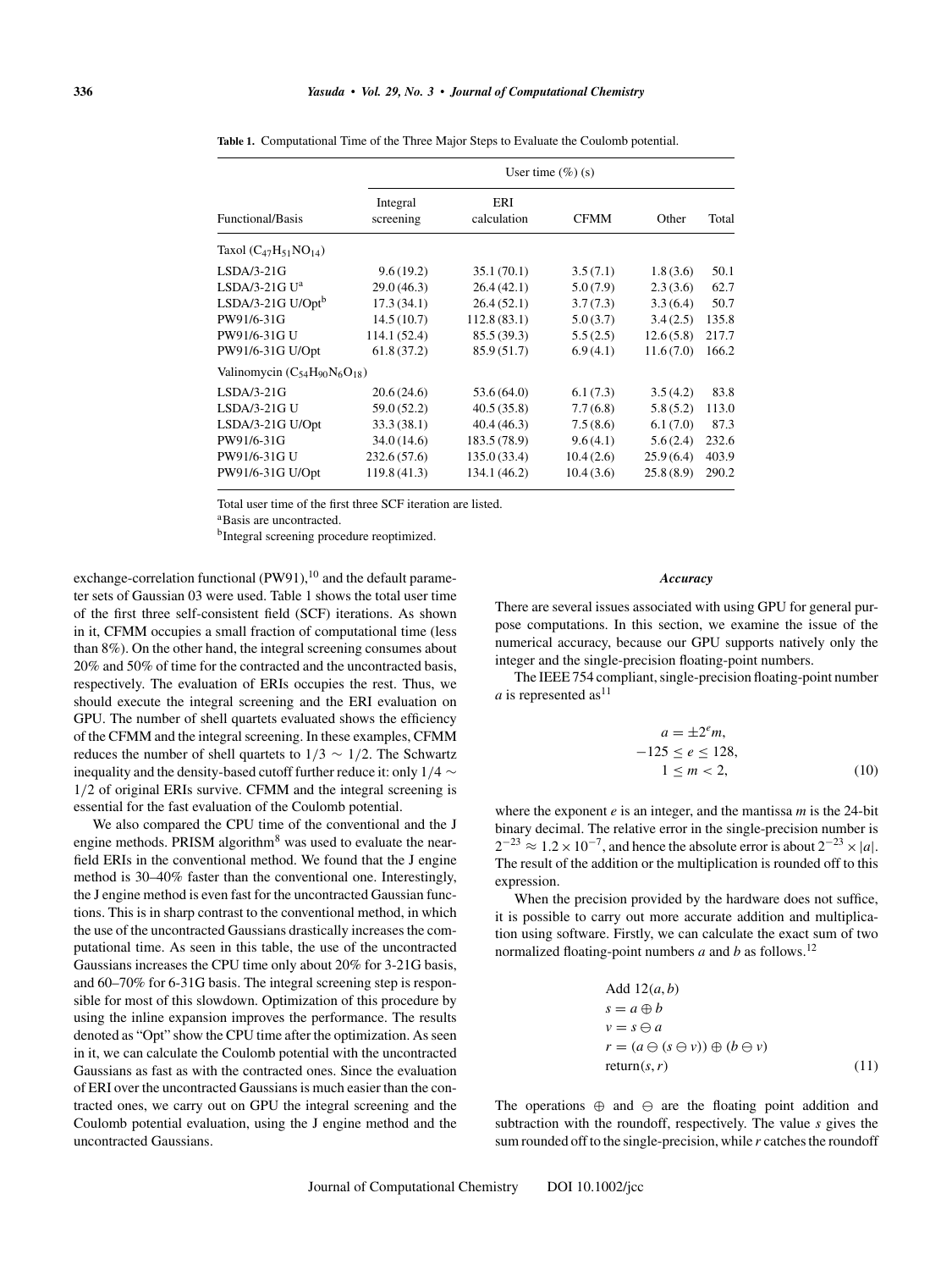error. We have the exact sum at the expense of six instructions. The procedure to evaluate the exact product was also reported, which requires 26 instructions.<sup>13</sup>

Next, we express a 48-bit multiprecision number*r* as the unevaluated sum of two single-precision numbers  $(r_H, r_L)$ . The number  $r_H$ holds the most significant 24 bits of the mantissa of*r*. Using eq. (11) we can evaluate the sum of the multiprecision numbers as follows.<sup>14</sup>

Add 
$$
22(a_H, a_L, b_H, b_L)
$$
  
\n $s = a_H \oplus b_H$   
\nif  $|a_H| \ge |b_H|$  then  
\n $r = (((a_H \ominus s) \oplus b_H) \oplus b_L) \oplus a_L$   
\nelse  
\n $r = (((b_H \ominus s) \oplus a_H) \oplus a_L) \oplus b_L$   
\n $(c_H, c_L) = \text{Add } 12(s, r)$   
\nreturn  $(c_H, c_L)$  (12)

However, since this procedure is rather expensive, we lose most of the GPU's speed advantage over the host CPU, if we replace every addition operation with it. All the operations except for the critical ones should be done with the single precision.

Generally speaking, single precision is not adequate for *ab initio* calculation. Total electronic energy often reaches  $10^4$  a.u., while we need at least the accuracy of 300 K  $\approx 10^{-3}$  a.u. Nevertheless, we will show that GPU can do some useful tasks. A trivial one is the initial guess generation: the single-precision calculation is used only in the early iterations of SCF. Another strategy is to classify the integrals: large ERIs are evaluated on host with the double precision, while the small ones on GPU with the single precision. The absolute errors of ERIs would be small even if they are evaluated with the single precision, because ERIs themselves are small in magnitude. This division saves the computational time provided that small integrals dominate in number.

To substantiate this idea, we counted the number of terms  $N(n)$ whose absolute values are in the range  $[10^{-n}, 10^{-(n+1)}]$ , which appeared in the Coulomb energy  $E_J$  of the near-field contribution.

$$
E_J = \frac{1}{2} \sum_{pq} D_p D_q(p|q)
$$
 (13)

The  $3-21G$  basis,<sup>9</sup> the local density approximation, and the converged density matrix were used. Figure 1 shows the histogram for the Valinomycin. As shown, the number of terms gradually increases as *n* for  $n \le 12$ . Terms of order  $10^{-12}$  are the most abundant,  $5.5 \times 10^9$ in total. This histogram indicates that the terms with small *n* give the large contribution to the total energy. However, because of the heavy number, terms in the range  $[10^{-12}, 10^{-13}]$  would also give sizable contribution to the total energy.

Each energy term  $D_p D_q(p|q)/2$  expressed with the single precision has the absolute error of order  $2^{-24} |D_p D_q(p|q)|$ . We assume that this error has the uniform distribution. The sum of these errors becomes the error of the total Coulomb energy, which is the superposition of the Gaussian distribution. Roughly speaking, terms in the range  $[10^{-n}, 10^{-(n+1)}]$  give the energy error  $10^{-n}\sqrt{N(n)}$ .



**Figure 1.** The number  $N(n)$  of the near-field Coulomb energy terms  $D_p D_q(p|q)/2$  whose absolute values are in the range  $[10^{-n}, 10^{-(n+1)}]$ . 3-21G basis, the local density approximation, and the converged density matrix of Valinomycin were used.

Thus, deciding from the histogram  $N(n)$  most of the numerical error comes from the largest terms evaluated with the single precision. For example, if we evaluate all the terms in  $[10^{-4}, 10^{-5}]$ with the single precision, the error in the total energy amounts to  $2^{-23} \times 10^{-4} \times \sqrt{10^8} \approx 10^{-7}$ . Because of the distribution *N*(*n*) other terms smaller in magnitude give smaller errors.

The division of terms can be done efficiently using the Schwartz upper bound of ERIs: only terms whose upper-bounds are smaller than the threshold  $\lambda$ <sub>GPU</sub> are calculated on GPU. We can control the numerical accuracy and the computational efficiency with the threshold.

#### *Gauss-Rys Quadrature*

In this section, we perform the error analysis of the ERI evaluation procedure to elucidate the most dangerous operation in it. There are several methods to calculate  $ERIs$ <sup>2, 3, 5, 8, 15–18</sup> Since GPU has very small on-chip memory, we examine the Rys polynomial method, $2,3$ that needs the smallest memory. Gauss-Rys quadrature gives the following formula of ERI between the contracted Gaussian basis functions.

$$
(ab|cd) = 2\pi^{5/2} \sqrt{\alpha} \sum_{\substack{nw \ y'w' \\ t'u'v'}} (-1)^{t'+u'+v'} C_{AB} C_{CD} R^{-l} \sum_{k=1}^{n} w_{nk} s_{nk}^l
$$

$$
\times H_{t+t'} (n_x s_{nk}) H_{u+u'} (n_y s_{nk}) H_{v+v'} (n_z s_{nk})
$$

$$
l = t + u + v + t' + u' + v'
$$

$$
s_{nk} = \sqrt{\alpha} R r_{nk}
$$
(14)

Here  $r_{nk}$  and  $w_{nk}$  are the *k*-th root and the quadrature weight of the Rys polynomial of order  $n = \lfloor l/2 \rfloor + 1$ , respectively. They depend on the value  $\beta = \sqrt{\alpha}R$ , because Rys polynomial forms the orthonormal set under the inner product  $\int_0^1 \cdots \exp(-\beta^2 s^2) ds$ . Indices *t*, *u*, *v*, *t'*, *u* , and *v* run over all the nonnegative integers such that the sum of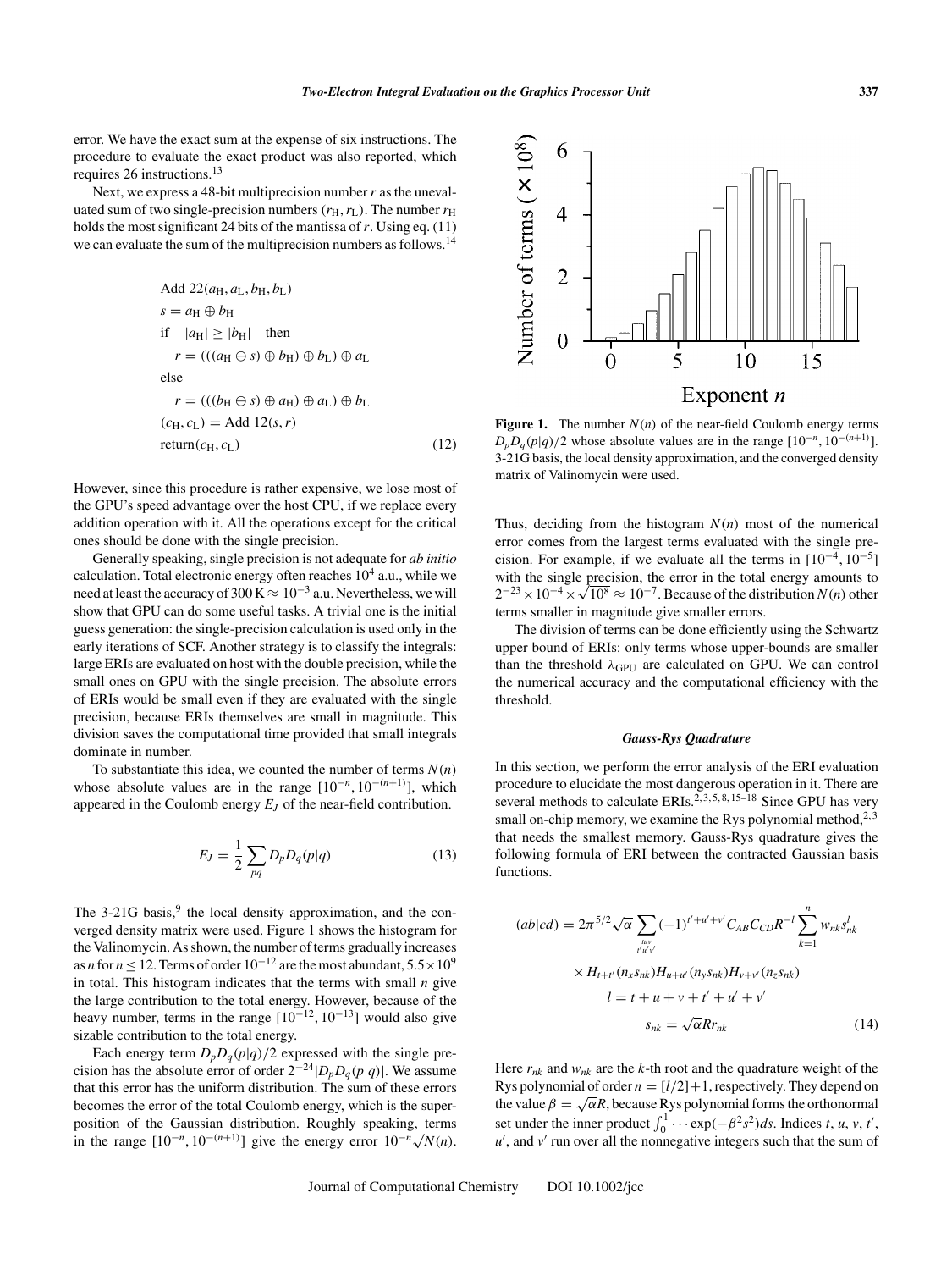them equals to *L*, where  $L = L_A + L_B + L_C + L_D$ . Other quantities are defined as follows.

$$
C_{AB} = c_A c_B E_t^{a_x b_x} E_u^{a_y b_y} E_v^{a_z b_z} p^{-3/2}
$$
  
\n
$$
C_{CD} = c_C c_D E_{t'}^{c_x d_x} E_{u'}^{c_y d_y} E_{v'}^{c_z d_z} q^{-3/2}
$$
  
\n
$$
q = c + d, \quad \mathbf{Q} = (c\mathbf{C} + d\mathbf{D})/(c + d)
$$
  
\n
$$
\alpha = pq/(p+q), \quad \mathbf{R} = \mathbf{P} - \mathbf{Q}
$$
  
\n
$$
(n_x, n_y, n_z) = \mathbf{R}/R
$$

ERIs over the primitive Hermite Gaussians are given with the simpler formula,

$$
(p|q) = (-1)^{t'+u'+v'} \frac{2\pi^{5/2}}{pq\sqrt{p+q}} R^{-l}
$$
  
 
$$
\times \sum_{k=1}^{n} w_{nk} s'_{nk} H_{t+t'}(n_x s_{nk}) H_{u+u'}(n_y s_{nk}) H_{v+v'}(n_z s_{nk}).
$$
 (15)

Firstly, let us examine the condition for the weight *wnk* so that the absolute error of ERI is smaller than  $\epsilon$ . Since ERI is the linear form of the weight,  $(ab|cd) = \sum_{nk} w_{nk} U_{nk}$ , the accuracy necessary for  $w_{nk}$  is reciprocal to  $U_{nk}$ . For example, when the threshold  $\epsilon$ is 10<sup>-6</sup> and the maximum value of the coefficient  $U_{nk}$  is 10<sup>2</sup>, the weight *wnk* should be given within the absolute errors of 10−8. The accuracy necessary for the root  $s_{nk}$  is determined with the same kind of linearlized formula.

To know the accuracy required for the Rys roots and weights, we consider the two-center ERIs of arbitrary separation *R*. This is because the three- and the four-center ERIs are smaller in magnitude than the two-center ones due to the exponential prefactor [eq. (5)], and hence less sensitive to the errors of the roots and weights.

The complicated task to find the maximum value of  $U_{nk}$  can be simplified as follows. First, define the functions,

$$
C_{AB}(l) = c_A c_B p^{-3/2} \max_{\substack{law\\av \to z}} \left| E_t^{a_x b_x} E_u^{a_y b_y} E_v^{a_z b_z} \right|, \tag{16}
$$

$$
G(l,s) = \max_{n \to n \atop n \times n \text{y/}n \geq 1} |s^l H_l(n_x s) H_u(n_y s) H_v(n_z s)|, \tag{17}
$$

under the condition that

$$
t + u + v = l, \quad n_x^2 + n_y^2 + n_z^2 = 1,
$$
  

$$
a_x + a_y + a_z = L_A, \quad b_x + b_y + b_z = L_B.
$$

The function  $C_{CD}(l)$  is defined similarly. Then, the upper bound of ERI becomes

$$
|(ab|cd)| \le 2\pi^{5/2} \sum_{l=0}^{L} \alpha^{(l+1)/2} \sum_{l'=0}^{l} C_{AB}(l') C_{CD}(l-l')
$$
  

$$
\times \sum_{k=1}^{n} w_{nk} G(l, s_{nk}) / (\sqrt{\alpha} R)^l, \quad (18)
$$

where  $n = \lfloor l/2 \rfloor + 1$ . The maximum value of the coefficient of the weight *wnk* determines the necessary accuracy. Note that the Rys root and weight are the functions of  $\beta = \sqrt{\alpha}R$ , and the accuracy required also depends on it.

Next, we search for the maximum  $D(l)$  over all the combination of the shells (A, B, C, D).

$$
D(l) = \max_{ABCD} \alpha^{(l+1)/2} \sum_{l'=0}^{l} C_{AB}(l') C_{CD}(l-l')
$$
 (19)

The quantities  $C_{AB}$ ,  $C_{CD}$ , and  $D(l)$  are the only terms that explicitly depend on the basis set used. The maximum value of the coefficient of the weight  $w_{nk}(\beta)$  is

$$
U_{nk}(\beta) = 2\pi^{5/2} \max_{l \in [2n-2,2n-1]} D(l)G(l,s_{nk}(\beta))\beta^{-l}.
$$
 (20)

The accuracy necessary for the weight  $w_{nk}(\beta)$  is reciprocal to it,  $\epsilon U_{nk}(\beta)^{-1}$ .

The two-electron integral is a function of Rys root:  $(ab|cd)$  =  $I(r_{nk})$ . The error in the Rys root  $\delta r$  induces the error in the twoelectron integral  $I(r_{nk} + \delta r) - (ab|cd) \approx V_{nk}\delta r$ , where  $V_{nk} =$ ∂(*ab*|*cd*)/∂*rnk* . Thus, the accuracy necessary for the Rys root *rnk* is given with the maximum value of  $V_{nk}$ . Using the following auxiliary function  $H(l, s)$ ,

$$
H(l,s) = \max_{\substack{u,u,v\\n_x n_y n_z}} \left| \frac{\partial}{\partial s} s^l H_l(n_x s) H_u(n_y s) H_v(n_z s) \right|, \tag{21}
$$

the upper bound of  $V_{nk}$  is expressed as

$$
V_{nk}(\beta) = 2\pi^{5/2} \max_{l \in [2n-2,2n-1]} D(l)H(l, s_{nk}(\beta))\beta^{-l}.
$$
 (22)

Note that the upper bounds [eqs. (20) and (22)] are solely determined with the basis set information and does not depend on the geometries.

To investigate the accuracy necessary for the Rys roots and weights, we calculate the coefficients  $U_{lk}$  and  $V_{lk}$  of eqs. (20) and (22). We used the STO-3G, STO-6G, 3-21G, and 6-31G basis sets<sup>9</sup> of the first and the second-row elements (H, He, ..., Ne). The coefficients  $U_{lk}$  and  $V_{lk}$  are then converted to the absolute errors allowed for the root and weight to ensure the integral accuracy of  $10^{-7}$ . Table 2 presents the results as well as the number of the binary digits to represent the roots and the weights. The Rys roots are in increase order  $r_{n1} < r_{n2} < \cdots$ .

As shown in it, the accuracy necessary are largely different for each root or weight: the larger the root is the smaller the error should be. This is because that the integrand of eq. (14) or (15) is a rapidly increasing polynomial of order 2*l*. We can clearly see it in the third weights. The weight  $w_{33}$  requires the accuracy of  $10^{-8} \sim 10^{-9}$ , while  $w_{31}$  needs only  $10^{-3}$  to  $10^{-5}$ . The accuracy necessary decreases as the argument  $\beta$  increases.

Table 2 also indicates that some roots and weights require the multiprecision accuracy to reduce the absolute error of ERI

Journal of Computational Chemistry DOI 10.1002/jcc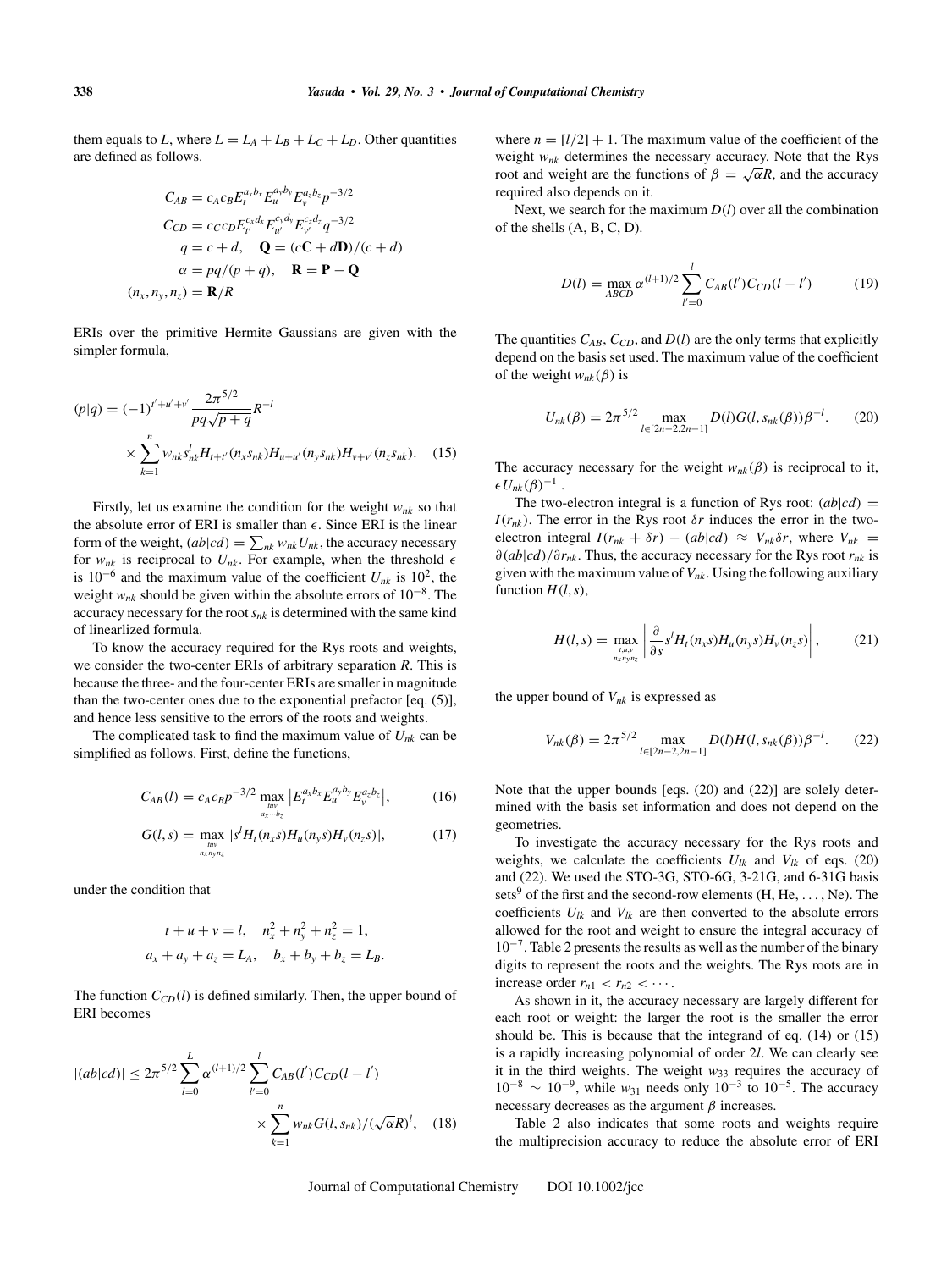|                 |                | Absolute error (Number of bits) |                |                |  |  |  |  |
|-----------------|----------------|---------------------------------|----------------|----------------|--|--|--|--|
| $\beta$         | [0,6]          | [6, 12]                         | [12, 24]       | $[24,\infty]$  |  |  |  |  |
| $r_{11}$        | $4.4[-8]$ (24) | $6.5[-8]$ (23)                  | $9.1[-8] (22)$ | $1.3[-7]$ (21) |  |  |  |  |
| $r_{21}$        | $1.7[-7] (22)$ | $5.4[-7] (20)$                  | $1.0[-6] (18)$ | $2.1[-6]$ (17) |  |  |  |  |
| $r_{22}$        | $9.1[-8] (24)$ | $1.6[-7]$ (23)                  | $3.3[-7] (21)$ | $6.6[-7]$ (20) |  |  |  |  |
| $r_{31}$        | $5.4[-6]$ (16) | $2.7[-5]$ (14)                  | $8.4[-5] (12)$ | $3.3[-4]$ (9)  |  |  |  |  |
| $r_{32}$        | $3.9[-8] (25)$ | $1.2[-7]$ (23)                  | $4.6[-7] (21)$ | $2.6[-6] (18)$ |  |  |  |  |
| $r_{33}$        | $1.3[-8]$ (27) | $5.0[-8]$ (25)                  | $1.1[-7] (23)$ | $6.3[-7]$ (21) |  |  |  |  |
| W11             | $2.4[-8]$ (26) | $2.4[-8]$ (25)                  | $2.4[-8]$ (24) | $2.4[-8]$ (24) |  |  |  |  |
| W <sub>21</sub> | $6.3[-7] (21)$ | $1.7[-6]$ (19)                  | $3.2[-6]$ (17) | $6.4[-6]$ (16) |  |  |  |  |
| W22             | $4.2[-8]$ (23) | $4.3[-8]$ (21)                  | $7.3[-8]$ (19) | $1.5[-7] (18)$ |  |  |  |  |
| W31             | $4.2[-5] (14)$ | $1.9[-4] (12)$                  | $5.6[-4] (10)$ | $2.2[-3] (7)$  |  |  |  |  |
| $W_{32}$        | $7.9[-8]$ (23) | $1.8[-7] (20)$                  | $4.8[-7] (18)$ | $2.6[-6]$ (15) |  |  |  |  |
| W33             | $3.5[-9] (24)$ | $3.2[-9]$ (21)                  | $3.9[-9] (19)$ | $2.0[-8]$ (17) |  |  |  |  |
| $\beta$         | $7.3[-8]$ (24) | $8.1[-7] (24)$                  | $2.3[-6]$ (23) | $6.4[-6]$ (23) |  |  |  |  |

**Table 2.** The Accuracy Necessary for the Rys Roots and Weights to Achieve the Integral Accuracy of  $10^{-7}$  as a Function of  $\beta = \sqrt{\alpha}R$ .

Numbers in the square brackets indicate powers of 10, while those in parentheses are the number of the binary digits of the mantissa necessary to represent the roots and the weights.

below 10−7. For example, *w*<sup>11</sup> needs at most 26 bits of mantissa. If we express it with the single-precision number, it would contain the roundoff error eight times larger than acceptable tolerance. Multiprecision arithmetic is required for them.

To circumvent this problem, in this study, we calculate only the ERIs small in magnitude with the single precision. The accuracy requirement of the root and the weight we presented so far is that the absolute error of the two-center ERI should be smaller than  $10^{-7}$ . There are a lot of ERIs which are small in magnitude because of the exponential prefactor of eq. (5). This prefactor also reduces the absolute error of ERI. By selecting the integral screening threshold  $\lambda$ <sub>GPU</sub>, we safely evaluate them on GPU.

The accuracy required for the roots and weights in turn determine that for *β*. Since a root  $r_{nk}$  is a function of *β*, the error  $δβ$  induces the error of a root,

$$
\delta r_{nk} \approx \frac{dr_{nk}}{d\beta} \delta \beta. \tag{23}
$$

Similar equation holds for the weight. In Table 2 we present the maximum allowed error of  $\beta$  as well as the number of the binary digits of the mantissa to represent β. Since the roots and weights are slowly varying function of  $\beta$ , lower accuracy is allowed for  $\beta$ than for the roots and weights.

The evaluation of the Hermite polynomial  $H_t(x)$  in eqs. (14) and (15) with the three-term recursion may be a potentially dangerous step. Because of the cancellation of the significant bit, the relative error of  $H_t(x)$  becomes large when x is close to the zero point of  $H_t$ . However, since the zero points of the *n*-th and the  $(n + 1)$ -th orthonormal polynomials are always different, such error does not propagate. Hence, the error accumulation to ERI is rather small.

## *Rys Interpolation Table*

In this section, we discuss the efficient procedure to evaluate the roots and weights of the Rys polynomial  $R_n(s)$ . There are several methods to calculate them.<sup>3</sup> We can determine the roots on the fly by solving the algebraic equation  $R_n(s) = 0$  numerically. The weights of the first-, second-, and the third-orders can be expressed with the roots and the incomplete gamma function.<sup>3</sup> However, to avoid the complicated calculus we approximate both roots and weights with the piecewise polynomial fit.

In ref. 3 King et al. proposed the following fit: the Chebyshev expansion for the small and the intermediate  $\beta$ , and the following asymptotic form for the large  $\beta$ .

$$
f(\beta) = f_0 \beta^{-\frac{1}{2}} + e^{-x} g(\beta)
$$
  

$$
g(\beta) = \sum_j g_j (\beta - \beta_0)^j
$$
 (24)

The sum runs over some negative and positive integers, while  $f_0$ ,  $\beta_0$ , and  $g_i$  are constants. The order and the coefficients of the polynomial are determined to satisfy the accuracy of one part in  $10^{13}$ . Typically, the 5-th to 15-th order polynomial is used for 10 segmented regions of  $\beta$ .

On the other hand, we need the following interpolation tables. (i) The same formula is desirable for all the regions of  $\beta$  except for the coefficients because each thread on the SIMD processor executes the same operation on different data. (ii) We need not keep the same precision for all the roots and weights and for all the range of  $\beta$ , because the necessary accuracy is different. The interpolation formula we developed is as follows. We split the entire region of  $\beta$ into four. In the region of the smallest  $\beta$ , the roots and the weights themselves are approximated, while in other regions the asymptotic forms are subtracted and the rests are approximated. Since the function to approximate decays exponentially for large  $\beta$ , we expand it in terms of the new variable *y*,

$$
y = -\exp\{(\beta - \beta_i)/8\}.
$$

This new variable *y* provides faster convergence than the simple Chebyshev expansion in terms of  $\beta$ . The calculation of exponential requires no extra work on SIMD processor. It is always necessary even if we use the formula of King et al., because the asymptotic form of eq. (24) has the exponential factor.

By carefully selecting the accuracy for the roots and weights, we can drastically reduce the number of the coefficients of the polynomials. For example, to ensure the tolerance  $10^{-5}$  of the weight  $w_{31}$ , 4-th order polynomial is sufficient.

#### *Implementation*

In this section, we briefly present the algorithm and the implementation to calculate the Coulomb potential on GPU. The block structure of GPU, NVIDIA GeForce 8800 GTX, is shown in Figure 2. It consists of 16 sets of the SIMD multiprocessors with the on-chip shared memory. Each multiprocessor is composed of eight processors. At any given clock cycle each processor of the multiprocessor executes the same instruction, but operates on different data. Each multiprocessor has on-chip memory of the four kinds. (i) One set of local registers per processor. (ii) A memory that is shared by all the processors. The amount of shared memory available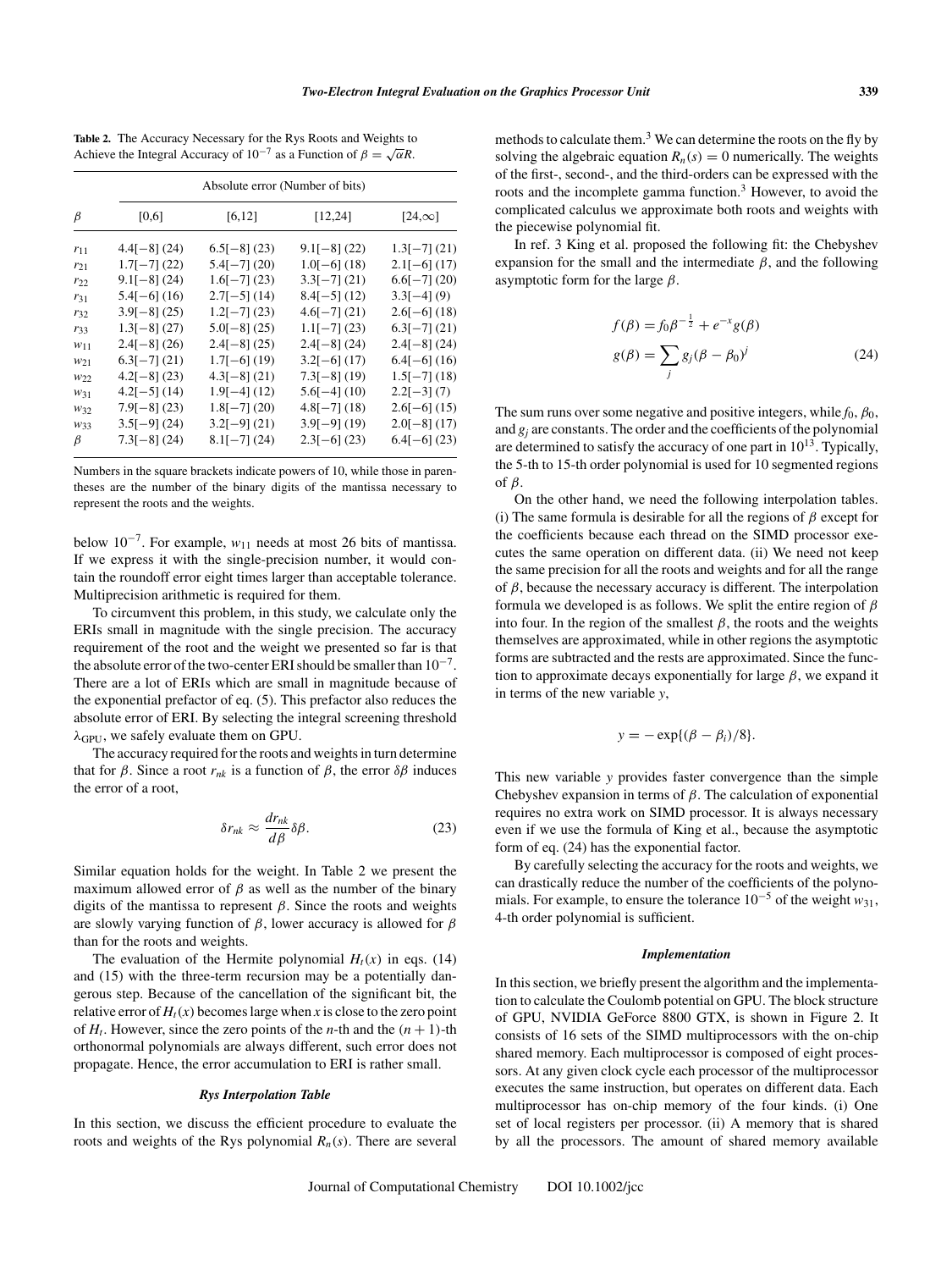

**Figure 2.** (a) Structure of the GeForce 8800 GTX chip. A chip has 16 multiprocessors (box of thin dashed line), which contain a constant cache, a texture cache, a shared memory and eight processors. (b) NVIDIA GeForce 8800 GTX Graphics Card. [Color figure can be viewed in the online issue, which is available at www.interscience. wiley.com.]

per multiprocessor is 16 kilo bytes (KB) divided into 16 banks. (iii) A read-only constant cache that is shared by all the processors to speed up reads from the constant memory space. The amount of constant memory available is 64 KB with a cache of 8 KB per multiprocessor. (iv) A read-only texture cache that is shared by all the processors to speed up reads from the texture memory space. The size of cache is 8 KB per multiprocessor. We also have an offchip device memory which is not cached and whose total size is 768 mega bytes. This GPU follows most of the IEEE-754 standard for single-precision binary floating-point arithmetic.

As a rule of thumb, we execute the intensive and highly dataparallel computations on GPU, while other complicated tasks that do not take time on the host computer. In the present study GPU is responsible for the screening and the evaluation of ERIs and the reduction of them to the Coulomb matrix. All the other calculations are executed on the host computer. Generally speaking, GPU suffers from a bottleneck to transfer data from or to CPU, because the bandwidth of the interface (several giga bytes per second) is much slower than GPU's processing speed (500 GFLOP per second). This communication speed is not sufficient for GPU to send all ERIs calculated to the host. Thus, the algorithm we adopted is as follows.

Since we have large amount of device memory we send to it all the shell-pair data and the density matrix elements before the calculation. As the calculation starts, 64 threads are launched on a multiprocessor. They first store the coordinates and the Gaussian exponents of the 16 bra shells (denoted as P) on the shared memory. The coordinates and exponents of a ket shell (denoted as Q) are broadcasted one by one to all the threads via the texture cache. Each Q shell is examined whether it gives, ERIs greater than the threshold  $\lambda$ <sub>GPU</sub> between one of 16 P shells. If a Q shell is accepted, ERIs are calculated in parallel; otherwise the next one is examined. Thus, 64 threads calculate ERIs between 16 P shells and 4 Q shells concurrently. Interpolation tables of Rys roots and weights are broadcasted via the constant cache. The density matrix elements are broadcasted via the texture cache and the ERIs calculated are contracted with them to make the Coulomb matrix elements. The accumulation of the Coulomb matrix was done with the 48-bit multiprecision addition. These procedures are repeated until all the P and Q shell pairs in the near-field CFMM box are treated. Finally, only the Coulomb matrix elements are sent back to the host. Currently, symmetry of ERI was not used to reduce the computational cost. The kernel program of GPU and the interface were developed with the  $\beta$  release of the NVIDIA CUDA development toolkit.<sup>19</sup>

# **Results**

The algorithm we presented so far was applied to the test molecules, Taxol and Valinomycin to verify the numerical accuracy and the computational efficiency. The  $3-21G$  and  $6-31G$  basis sets<sup>9</sup> and the local density approximation (LDA) and the Perdew 91 exchangecorrelation functional  $(PW91)^{10}$  were used. The specification of the host computer is as follows: Intel Pentium 4 processor running at 2.8 GHz with 2 giga byte of DDR 400 memory. Operating system is the Scientific Linux distribution  $4.3^{20}$  Gaussian source program was compiled using the Intel Fortran compiler version 9.1.

Table 3 compares the maximum error of the matrix elements of the Coulomb potential in the Hermite Gaussian basis as a function of the threshold  $\lambda_{\text{GPU}}$ . The Coulomb matrix elements whose upper bounds are smaller than  $\lambda_{\text{GPU}}$  were calculated on GPU with the single precision, while others were calculated on host with the double precision. The reference value was calculated with the double precision. The default initial guess of Gaussian 03 was used. All the Coulomb terms are calculated on GPU in the "GPU only" results. As shown in it the errors of the matrix element decrease monotonically as the threshold does. They are about  $10^{-5} \lambda_{\text{GPU}}$  in these examples. In particular, the errors of the "GPU only" results are about  $10^{-5}$ . We also measured the mean-square errors of the Coulomb matrix elements. They are somewhat larger than but the same order of magnitude as the maximum errors. On the other hand, the average of the errors were very small, about  $10^{-13}$ , due to the error cancellation.

Next we solved the Kohn-Sham equation iteratively to determine the total electronic energy for various values of  $\lambda_{\text{GPU}}$ . The default initial guess of Gaussian 03, CFMM, and the DIIS extrapolation were used. The convergence criterion needs some consideration. As shown in Table 3, our Coulomb matrix contains the numerical error δ*J*, which acts as the random perturbation. Hence, the tightest convergence of the density matrix we can achieve is about  $\delta J/\delta \epsilon$ , where  $\delta \epsilon$  is the energy gap between the highest-occupied molecular orbital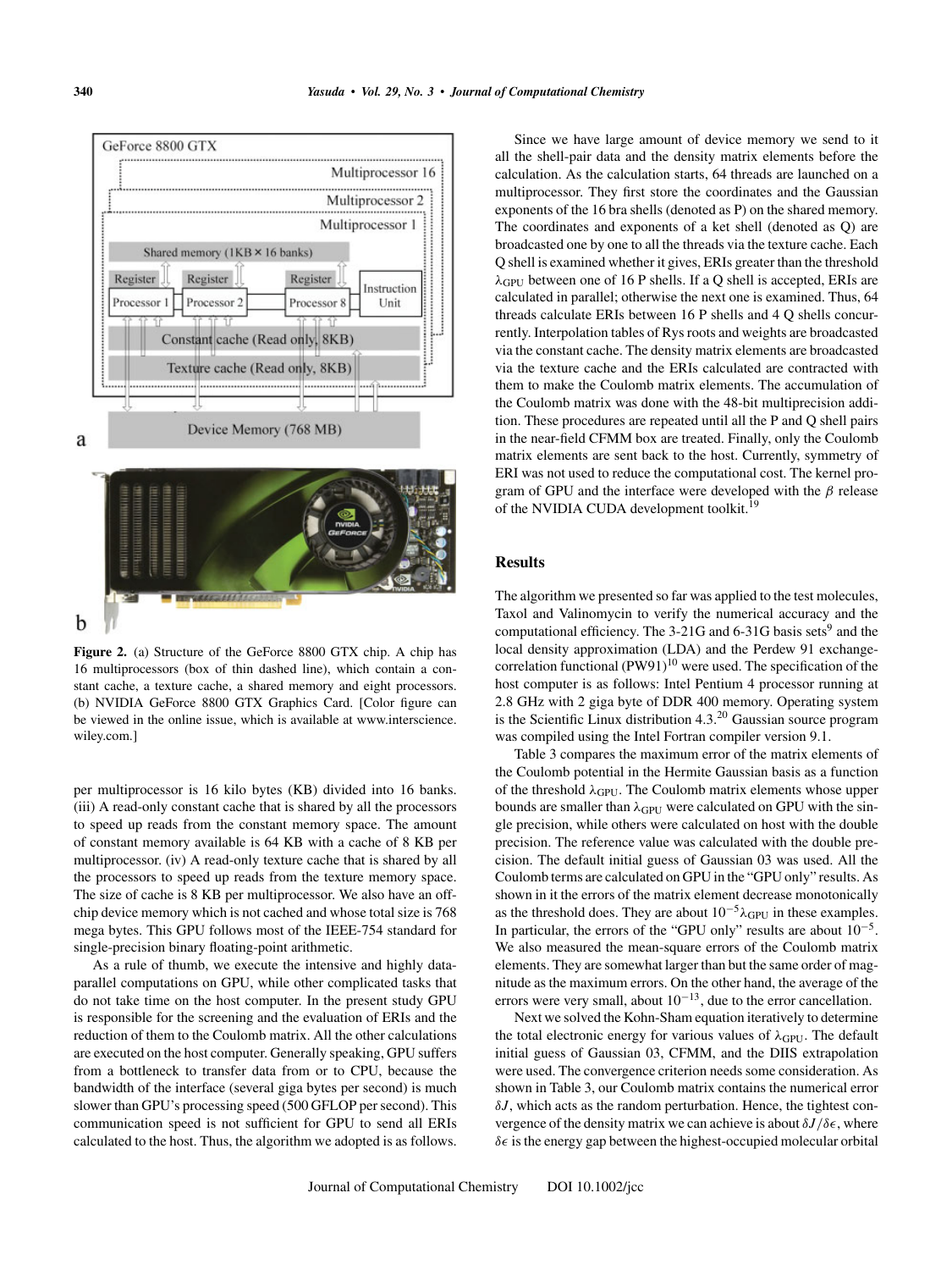**Table 3.** The Maximum Error of the Matrix Elements of the Coulomb Potential and the Error of the Converged Total Energies as a Function of the Threshold  $\lambda$ GPU.

|                              |                              | Taxol           | Valinomycin            |                 |  |
|------------------------------|------------------------------|-----------------|------------------------|-----------------|--|
| Threshold<br>$(\lambda$ GPU) | <b>LSDA</b><br>$3-21G$       | PW91<br>$6-31G$ | <b>LSDA</b><br>$3-21G$ | PW91<br>$6-31G$ |  |
| Error of Coulomb matrix      |                              |                 |                        |                 |  |
| GPU only                     | $1.2[-5]$                    | $1.4[-5]$       | $1.5[-5]$              | $1.5[-5]$       |  |
| 1                            | $1.0[-5]$                    | $1.4[-5]$       | $1.2[-5]$              | $1.5[-5]$       |  |
| 0.1                          | $1.0[-6]$                    | $3.8[-6]$       | $1.1[-6]$              | $4.2[-6]$       |  |
| 0.01                         | $9.4[-8]$                    | $1.9[-7]$       | $9.0[-8]$              | $2.2[-7]$       |  |
| $1 \times 10^{-3}$           | $9.6[-9]$                    | $2.0[-8]$       | $9.2[-9]$              | $2.0[-8]$       |  |
| $1 \times 10^{-4}$           | $1.0[-9]$                    | $1.4[-9]$       | $8.7[-10]$             | $1.8[-9]$       |  |
|                              | Error of total energy (a.u.) |                 |                        |                 |  |
| GPU only                     | $-1.7[-3]$                   | $-3.2[-3]$      | $-1.1[-3]$             | $-1.1[-3]$      |  |
| 1                            | $-1.4[-3]$                   | $-3.0[-3]$      | $-5.1[-4]$             | $-9.4[-4]$      |  |
| 0.1                          | $-8.9[-5]$                   | $-8.6[-5]$      | $-2.2[-5]$             | $-1.4[-4]$      |  |
| 0.01                         | $-6.5[-7]$                   | $-6.3[-6]$      | $-1.5[-6]$             | $-9.6[-6]$      |  |
| $1 \times 10^{-3}$           | $-2.0[-8]$                   | $-4.7[-7]$      | $-2.2[-7]$             | $-6.7[-7]$      |  |
| $1 \times 10^{-4}$           | $-1.0[-8]$                   | $-2.0[-8]$      | $-2.1[-7]$             | $-3.0[-8]$      |  |

The Coulomb matrix elements whose Schwartz upper bound is smaller than  $\lambda_{\text{GPU}}$  are calculated by GPU with the single precision. Numbers in the square brackets indicate powers of 10.

(HOMO) and the lowest-unoccupied molecular orbital (LUMO). We imposed the convergence criterion  $10^{-4}$  min(1,  $\lambda_{\text{GPU}}$ ) for the density matrix. Incremental Fock build was not used, because the error accumulation sometimes destabilizes the SCF convergence.

Table 3 summarizes the errors of the total energies as a function of  $\lambda$ <sub>GPU</sub>. It clearly demonstrates that the energy error decreases as the threshold does. Energy errors become  $10^{-5}$  a.u. (3 K) for  $\lambda_{\text{GPI}} =$ 10−2, which is accurate enough for practical purposes. On the other hand, the energy errors of the "GPU only" results are much larger, about  $10^{-3}$  a.u. (300 K). They are not appropriate for the production run. However, the density matrix converged provides the accurate initial guess. Only two or three SCF iterations are required to converge for other values of  $\lambda_{\text{GPU}}$ . We also found that the convergence speed of the SCF iterations was almost independent of  $\lambda_{\text{GPI}}$ . The energies of HOMO and LUMO were reproduced well. The threshold  $\lambda_{\text{GPU}} = 1 \times 10^{-3}$  reproduces them within the error of 10<sup>-6</sup> a.u.

Table 4 summarizes the computational time of the Coulomb potential evaluation during the whole SCF iteration. In this table, the computational time elapsed on host was further divided into four: the integral screening, ERI calculation, CFMM, and others. The GPU time in this table is the sum of the data transfer, the integral screening, and the ERI calculation. The default SCF convergence threshold of Gaussain 03 was used. Incremental Fock formation was used for the "Host only" calculation.

As shown in this table, GPU clearly accelerates the evaluation of the Coulomb potential. Total computational time of the threshold  $\lambda_{\text{GPI}} = 10^{-3}$  is about 1/3 of the reference ("Host only") one. The ERI calculation time in this table indicates that about 80–90% of ERIs were evaluated on GPU. If all ERIs are evaluated on GPU, we have 8–15 times of acceleration. Although this "GPU only" results do not give the energy of production-quality, the density matrix

serves as the accurate initial guess. Hence the best way is to evaluate all ERIs on GPU in the early SCF iteration, and after the modest convergence the threshold  $\lambda_{\text{GPU}} = 10^{-3}$  is used. We also examined the data transfer time between the host and GPU. It was only about 2% of the GPU time.

It is interesting to compare the actual computation time with the theoretical peak performance. The peak performance of the host and of GPU are 5.6 GFLOPS and 350 GFLOPS, respectively. Although GPU is 60 times faster than the host at most, we got only 8–15 times of the speedup. There is much room for improvement, for example, the use of the two-electron integral symmetry and the pipelining the instruction. We feel that the latter is more important. Since the evaluation of ERIs is the complicated procedure it uses registers more than 40 at most. Thus, we cannot launch enough threads to hide the register read after write stall. Better software pipelining overcomes this bottleneck, and hence better compiler is anticipated.

Finally, we shortly discuss issues not covered in this article. The evaluation of the exchange-correlation potential remains the major computational bottleneck. It consumes CPU time longer than the Coulomb potential evaluation. We can calculate it efficiently on GPU, because it requires a little memory due to the grid formulation. Fock matrix diagonalization can be reduced to the calculation of the matrix product in the linear-scaling method. GPU evaluates the matrix product efficiently. The acceleration of them as well as the full DFT calculation on GPU is now in progress and will be presented in future publication.

| Table 4. Computational Time in Seconds of the Coulomb Potential |  |  |  |
|-----------------------------------------------------------------|--|--|--|
| Evaluation During the SCF Iteration.                            |  |  |  |

|                                       | Host                  |                    |             |       |            |       |
|---------------------------------------|-----------------------|--------------------|-------------|-------|------------|-------|
| $(\lambda_{\text{GPU}})$<br>Threshold | Integral<br>screening | ERI<br>calculation | <b>CFMM</b> | Other | <b>GPU</b> | Total |
| Taxol/LSDA/3-21G                      |                       |                    |             |       |            |       |
| GPU only                              | 0.0                   | 0.0                | 14.7        | 6.8   | 16.8       | 21.6  |
| $1 \times 10^{-3}$                    | 19.7                  | 20.5               | 12.0        | 7.7   | 12.3       | 60.0  |
| Host only                             | 27.7                  | 118.1              | 10.1        | 9.6   | 0.0        | 165.5 |
| Taxol/PW91/6-31G                      |                       |                    |             |       |            |       |
| GPU only                              | 0.0                   | 0.0                | 17.9        | 14.1  | 31.9       | 32.0  |
| $1 \times 10^{-3}$                    | 52.1                  | 39.4               | 17.8        | 18.5  | 29.2       | 127.8 |
| Host only                             | 48.1                  | 395.2              | 16.7        | 18.2  | 0.0        | 478.1 |
| Valinomycin/LSDA/3-21G                |                       |                    |             |       |            |       |
| GPU only                              | 0.0                   | 0.0                | 24.0        | 12.1  | 23.8       | 36.1  |
| $1\times10^{-3}$                      | 35.7                  | 26.5               | 20.4        | 13.2  | 18.4       | 95.8  |
| Host only                             | 46.1                  | 157.2              | 19.9        | 14.9  | 0.0        | 238.0 |
| Valinomycin/PW91/6-31G                |                       |                    |             |       |            |       |
| GPU only                              | 0.0                   | 0.0                | 32.6        | 31.8  | 57.4       | 64.5  |
| $1 \times 10^{-3}$                    | 93.6                  | 54.1               | 27.8        | 33.0  | 45.4       | 208.6 |
| Host only                             | 74.2                  | 470.2              | 22.8        | 24.1  | 0.0        | 591.3 |

The entries "GPU only" and "Host only" indicate that all the near-field Coulomb terms are calculated by the GPU and by the host, respectively. The time spent by the host is further divided into the integral screening, ERI calculation, CFMM, and others.